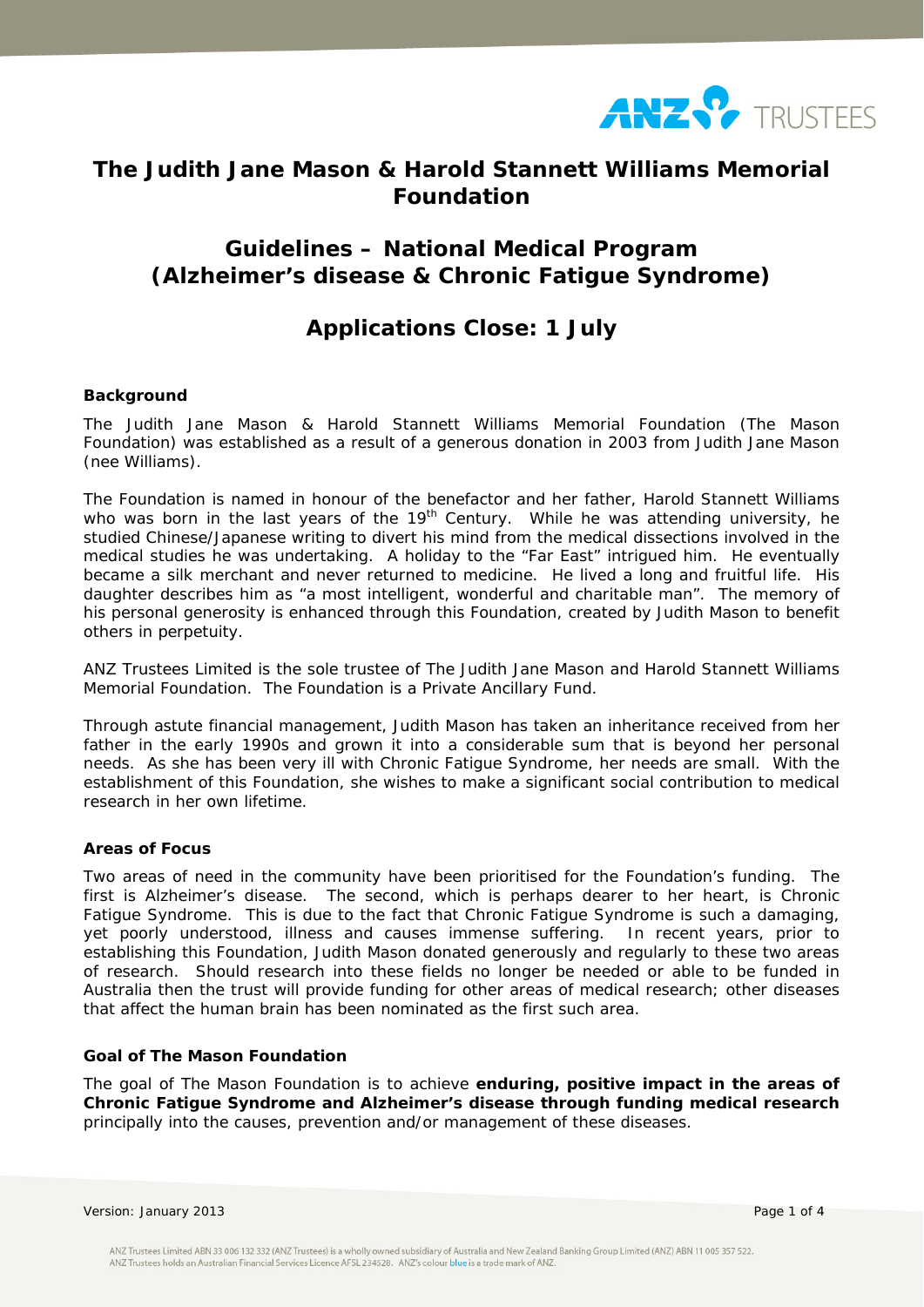

There are two categories of grants open to applications for The Mason Foundation:

#### **1. Chronic Fatigue Syndrome and related disorders**

It is understood that the sciences related to inflammation, cognition and neurosciences, all have a role to play in advancing our knowledge and understanding of Chronic Fatigue Syndrome (CFS). Therefore, in seeking to achieve the Foundation's goal with respect to CFS the Trustees recognise that support for research that is not directly targeted at people suffering from CFS may provide new insights into mechanism and treatments for this condition. In applying for this stream of funding, researchers must demonstrate how successful outcomes from their work could reasonably be expected to lead toward advances in understanding mechanisms, diagnosis, prevention and management of CFS.

## **1.1 Early career researchers**

With a desire to develop the field of CFS Research the Trustees wish to provide support to early career researchers. Consequently, preference will be given to new researchers who have completed their PhD within the past five years and who are now positioning themselves to secure their first solo NHMRC grant.

**Individual, once-off grants of up to \$60,000 will be considered in this category. Applicants may reapply, although it is envisaged that these grants will help position researchers to attract larger funding from other competitive sources such as NHMRC within a reasonable amount of time.** 

## **1.2 Proof of Principal grants**

The Trustees are keen to see CFS-related research attracting increased levels of competitive funding such as NHMRC funding. Therefore, preference will be given to 'proof of principle' projects. Researchers seeking funding through this stream will need to be able to convincingly argue how their project will reasonably position them to attract more significant competitive funding from sources such as the NHMRC.

#### **Individual, once-off grants of up to \$80,000 will be considered in this category.**

## **1.3 Innovation grants**

With a view to driving significant advances in our knowledge and understanding of CFS – its causes, treatment and cure – the Trustees make available Innovation Grants.

It is expected that applications for this funding will involve multi-disciplinary teams that are exploring novel concepts and innovative approaches. Furthermore, such applications will need to be considered likely to yield a dividend that couldn't otherwise be achieved and be for work that is new and distinct from other proposals previously submitted to this program for funding.

## **Individual grants of up to \$250,000 over two years will be considered in this category.**

The total annual income available for the Chronic Fatigue Syndrome stream of funding is typically in the order of \$500,000 - \$600,000.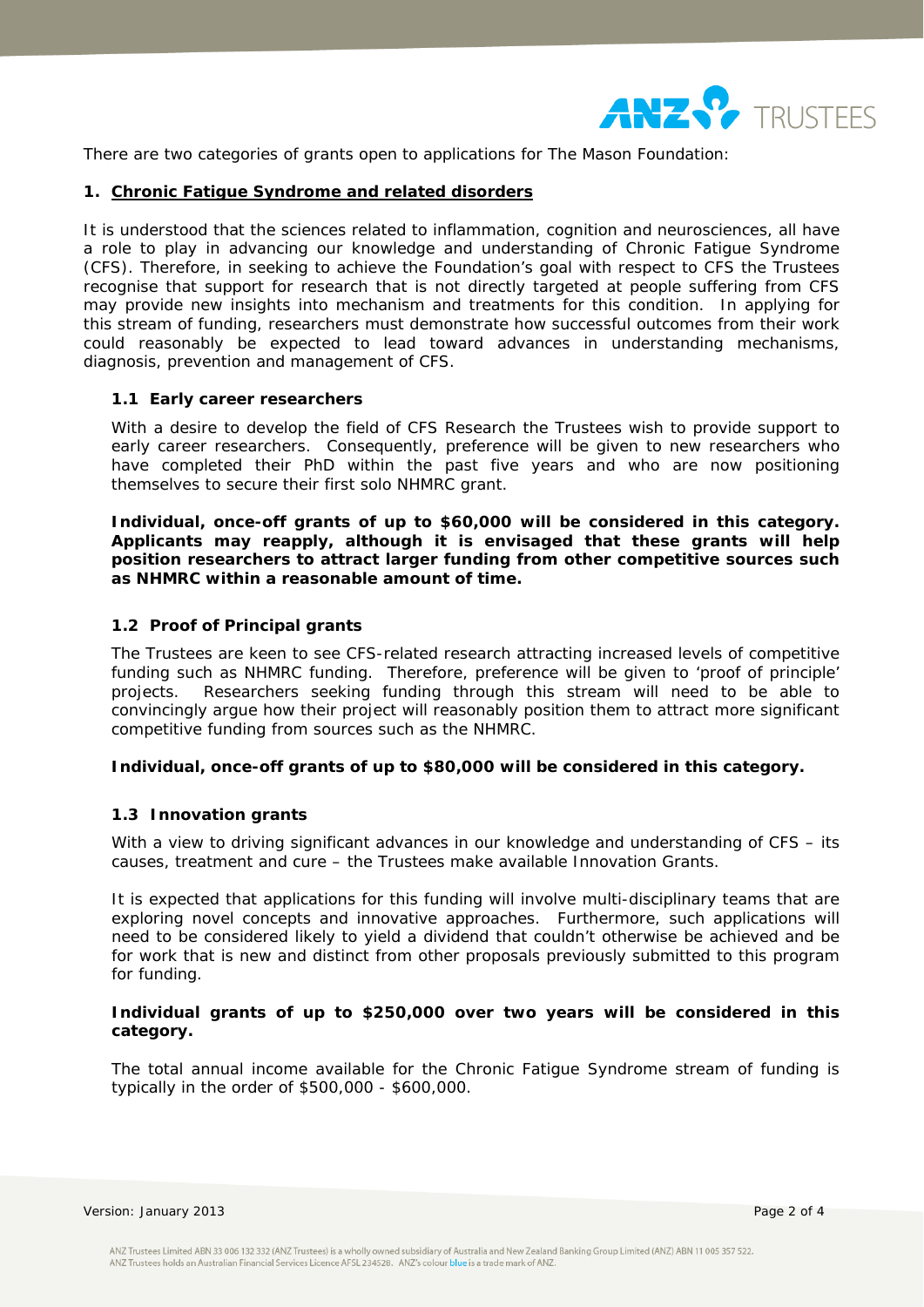

### **2. Alzheimer's disease**

Focus: Research into more effective diagnosis, treatment or cure of Alzheimer's disease.

In assessing projects, the Foundation will favourably consider applications for emerging research concepts requiring seed funding or young investigators getting established.

**Projects will be funded for one year only. Applicants may reapply, although it is envisaged that these grants will help position researchers to attract larger funding from other competitive sources such as NHMRC within a reasonable timeframe.**

Individual grants of up to \$60,000 will be considered, and the total annual income available for this grant category is typically in the order of \$500,000.

## **Making an Application**

- 1. Read all material in these Guidelines.
- 2. Read the "Privacy Statement and Consents" contained in the Granting FAQs document available from the Granting section of the ANZT website – www.anz.com/anztrustees.
- 3. Complete your application in the **Mason Foundation National Medical Program**  Application Form available from our website - www.anz.com/anztrustees - in the Health and Medical section (click on the National tab). If you wish to insert diagrams, charts or other graphical material as part of your application please do so in a separate document, refer to it in the body of your application and ensure you attach the document to the email to which you attach your application.
- 4. Grants will be made to organisations in Australia. In order to be eligible to receive funding from the Mason Foundation, organisations need to have been endorsed as Item 1 DGR (Deductible Gift Recipient) entities.

An independent panel of medical experts will review all applications, and make recommendations to the Trustees. All applications will remain confidential.

From time to time the Trustees may invite researchers to submit proposals for Special Grants.

#### **Closing date (for both CFS and AD applications): 1 July each year**

Closing times are **5pm on 1 July** (even if the closing date falls on a weekend or Public Holiday). Late applications will not be accepted.

### **Notification date: mid-December**

Applicants can expect to know the outcome of their applications in December.

#### **Reporting**

Successful grant recipients are required to lodge a report at the conclusion of the grant detailing the achievements and evaluating the success of the activities for which funding was given.

A proforma for these reports can be found on the ANZ Trustees website www.anztrustees.com/anztrustees - in the Health & Medical section (click on the National tab).